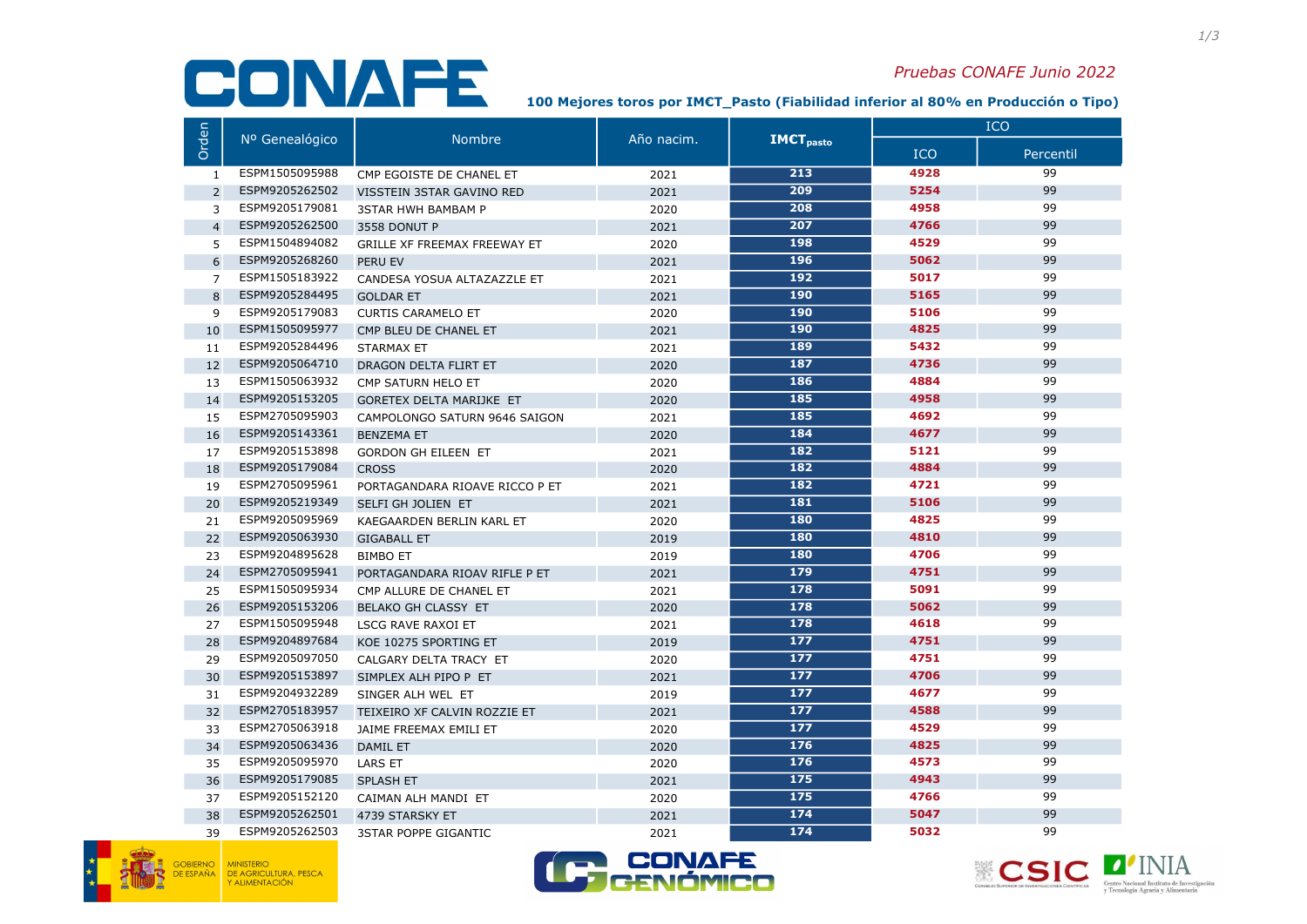





| 40 | ESPM9205143362 | <b>CADY ET</b>                 | 2020 | 174        | 4988 | 99 |
|----|----------------|--------------------------------|------|------------|------|----|
| 41 | ESPM9205153899 | <b>GLOBO ALH QUILA ET</b>      | 2021 | 174        | 4899 | 99 |
| 42 | ESPM1505095987 | CAMPA RIOAVESO RISCAL          | 2021 | 173        | 4706 | 99 |
| 43 | ESPM9205152122 | RABAT GH HAS ET                | 2020 | 173        | 4662 | 99 |
| 44 | ESPM1704887456 | <b>GENER SMART ET</b>          | 2019 | 172        | 4470 | 99 |
| 45 | ESPM9205219350 | <b>GOKU DELTA MIRI ET</b>      | 2021 | 171        | 5032 | 99 |
| 46 | ESPM9205143364 | <b>ADONIS ADAI ET</b>          | 2020 | 171        | 4958 | 99 |
| 47 | ESPM9204987958 | RAIRIZ ET                      | 2019 | 171        | 4751 | 99 |
| 48 | ESPM1505063980 | <b>GRILLE DROST DRON ET</b>    | 2020 | 170        | 4780 | 99 |
| 49 | ESPM9204933278 | BUTRON CR JAVINE ET            | 2019 | 170        | 4706 | 99 |
| 50 | ESPM1505183918 | CIAM ZAZAR FIV ET              | 2021 | 170        | 4618 | 99 |
| 51 | ESPM9204898428 | KAERGAARD SOUNDCLOUD KEY       | 2019 | <b>169</b> | 4899 | 99 |
| 52 | ESPM9405183913 | SUSAO G-GORCH SENLLEIRO ET     | 2021 | <b>169</b> | 4736 | 99 |
| 53 | ESPM9205094069 | HFP BENTLEY ET                 | 2020 | 168        | 4854 | 99 |
| 54 | ESPM2705063950 | JAIME SATURN XUSTAS ET         | 2020 | 168        | 4810 | 99 |
| 55 | ESPM9205153204 | SMITH ALH XILLY ET             | 2021 | <b>168</b> | 4780 | 99 |
| 56 | ESPM9204898427 | ANDERSTRUP SOUNDCLOUD HEROPLUS | 2019 | 168        | 4721 | 99 |
| 57 | ESPM9205152125 | <b>BIO GH YOYO ET</b>          | 2020 | 167        | 4810 | 99 |
| 58 | ESPM9205152119 | HURACAN GH KIDROCK ET          | 2020 | 167        | 4662 | 99 |
| 59 | ESPM9204896665 | <b>KELVIN ET</b>               | 2019 | 167        | 4514 | 99 |
| 60 | ESPM1505063931 | LSCG SATURNINO FIV ET          | 2020 | 167        | 4514 | 99 |
| 61 | ESPM9205179559 | <b>GLOBAL RED</b>              | 2021 | 166        | 5136 | 99 |
| 62 | ESPM1505095999 | <b>LSCG ZAIR FIV ET</b>        | 2021 | 166        | 4677 | 99 |
| 63 | ESPM1505063900 | CIAM XF SOLIT. SOLSTICE RED ET | 2020 | 166        | 4529 | 99 |
| 64 | ESPM9205237032 | GEFRI MERCURIO RED PC ET       | 2021 | 165        | 4780 | 99 |
| 65 | ESPM9205097044 | DIRECTOR EV ET                 | 2020 | 164        | 4854 | 99 |
| 66 | ESPM9204899563 | <b>GAUDI ET</b>                | 2019 | 164        | 4854 | 99 |
| 67 | ESPM9204828913 | TIRSVAD HOTSPOT HONDO ET       | 2019 | 164        | 4514 | 99 |
| 68 | ESPM3605063927 | ANILA PALMER RODEIRO ET        | 2020 | 164        | 4381 | 99 |
| 69 | ESPM9205094068 | WILDER COACH ET                | 2020 | 163        | 4928 | 99 |
| 70 | ESPM9205063435 | <b>COTY ET</b>                 | 2020 | 163        | 4766 | 99 |
| 71 | ESPM1704958320 | AF JORDY GYWER ET              | 2020 | 163        | 4662 | 99 |
| 72 | ESPM1505095954 | QUEIRUGUEIRA RIOAVESO RIDER ET | 2021 | 163        | 4396 | 99 |
| 73 | ESPM9205152123 | FOREX GH WIL ET                | 2020 | 161        | 4751 | 99 |
| 74 | ESPM9205064709 | CROS ALH YOYO ET               | 2020 | 161        | 4677 | 99 |
| 75 | ESPM1505063902 | QUEIRUGUEIRA SATUR SANTYAGO ET | 2020 | 160        | 4632 | 99 |
| 76 | ESPM9204829454 | <b>HOGAN ET</b>                | 2019 | 160        | 4396 | 99 |
| 77 | ESPM9205219347 | <b>GENIO GH BLUES ET</b>       | 2021 | <b>159</b> | 4854 | 99 |
| 78 | ESPM0805028387 | THOS SATURN GRECO              | 2020 | 159        | 4810 | 99 |
| 79 | ESPM9205063434 | <b>RAFIKI ET</b>               | 2020 | 159        | 4721 | 99 |
| 80 | ESPM0805151787 | THOS SANJAY LLAMA              | 2021 | 159        | 4588 | 99 |
| 81 | ESPM9204894881 | RIOAVESO ET                    | 2019 | 159        | 4425 | 99 |
| 82 | ESPM9205097048 | BIMAX ALH IMAX ET              | 2020 | 158        | 4692 | 99 |
| 83 | ESPM9204897686 | <b>GGA STUART ET</b>           | 2019 | 158        | 4632 | 99 |
| 84 | ESPM9204894880 | <b>HOUSTON P ET</b>            | 2019 | 158        | 4262 | 99 |